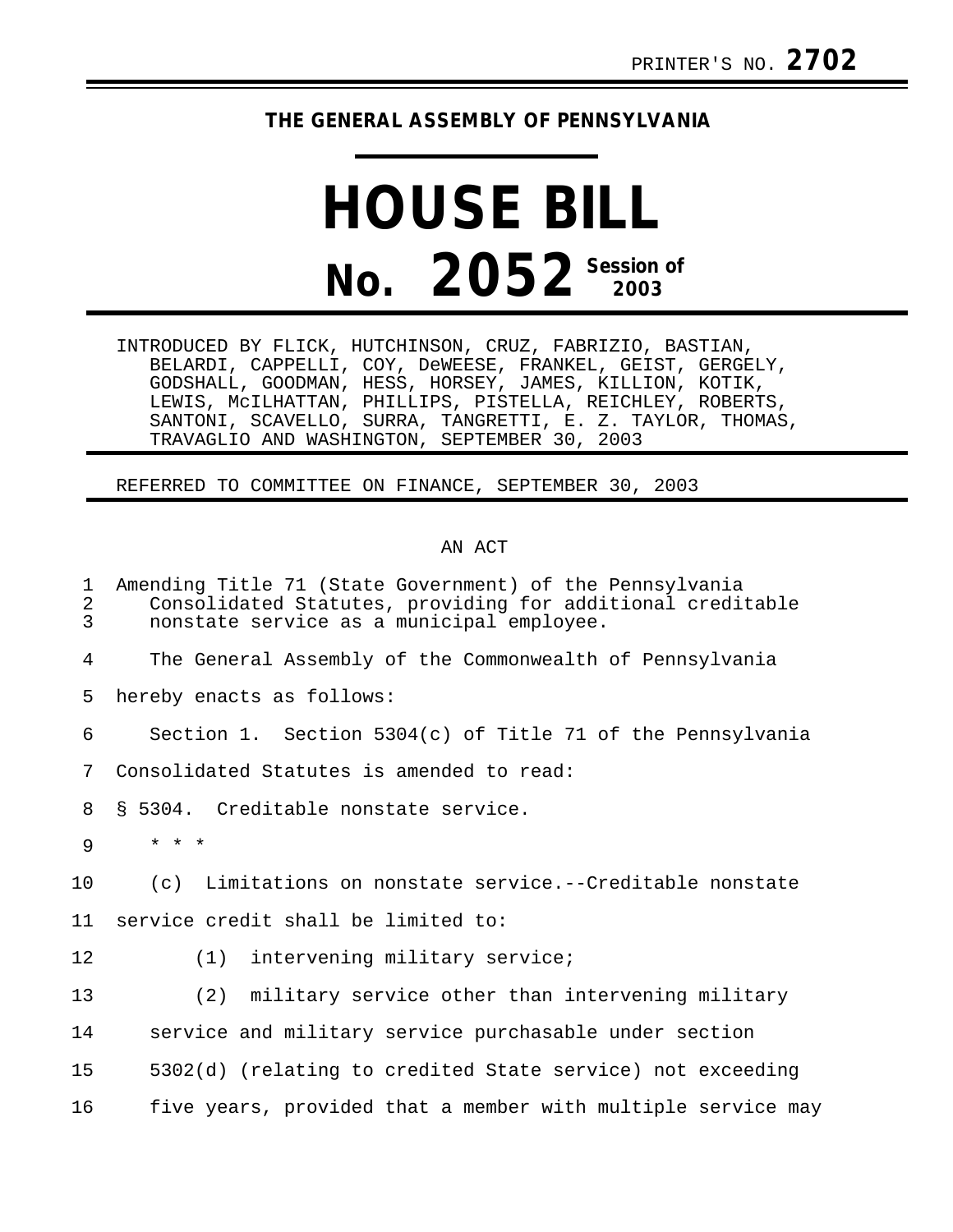1 not purchase more than a total of five years of military 2 service in both the system and the Public School Employees' 3 Retirement System;

4 (3) in the case of an academic administrator, teacher or 5 instructor employed in the Department of Education, the State 6 System of Higher Education, any State-owned educational 7 institution or The Pennsylvania State University, provided 8 that the total amount of service creditable under this 9 paragraph shall not exceed the lesser of ten years or the 10 number of years of active membership in the system as an 11 academic administrator, teacher or instructor in the 12 Department of Education, State System of Higher Education, 13 any State-owned educational institution or The Pennsylvania 14 State University:

15 (i) nonstudent service as an academic administrator, 16 teacher or instructor in any public school or public 17 educational institution in any state other than this 18 Commonwealth; or

19 (ii) nonstudent service as an academic 20 administrator, teacher or instructor in the field of 21 education for any agency or department of the Federal 22 Government, whether or not such area was under the 23 **jurisdiction of the United States;** 

24 (4) previous service with a governmental agency other 25 than the Commonwealth which employment with said agency was 26 terminated because of the transfer by statute of the 27 administration of such service or of the entire agency to the 28 Commonwealth;

29 (5) service as a temporary Federal employee assigned to 30 an air quality control complement for the Pennsylvania 20030H2052B2702 - 2 -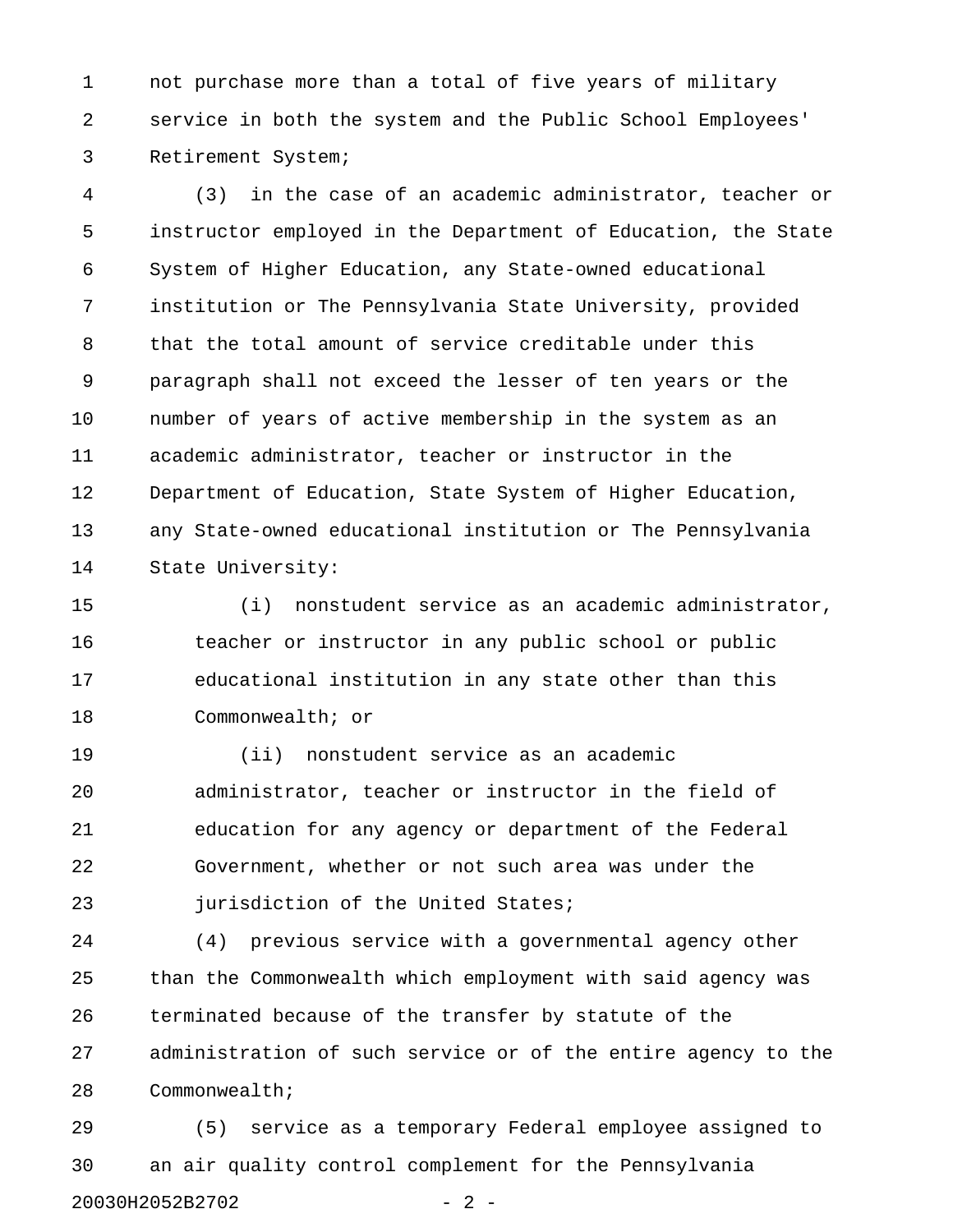1 Department of Environmental Resources at any time during the 2 period of 1970 through 1975. This service time may be 3 purchased only if the member makes an election to purchase 4 within one year of the effective date of this paragraph, and 5 the member shall pay an amount which is equal to the full 6 actuarial cost of the increased benefit obtained by virtue of 7 the purchase as provided in section 5505(f);

8 (6) service in the Cadet Nurse Corps with respect to any 9 period of training as a student or graduate nurse under a 10 plan approved under section 2 of the act of June 15, 1943 11 (Public Law 78-73, 57 Stat. 153), if the total period of 12 training under such plan was at least two years, the credit 13 for such service not to exceed three years;

14 (7) service prior to July 1, 1971, at a community 15 college established under the act of August 24, 1963 16 (P.L.1132, No.484), known as the Community College Act of 17 1963; [or]

18 (8) service as a justice of the peace prior to January 19 1970[.]; or \_\_\_\_

20 (9) previous service with a county, city, borough, 21 incorporated town or township, the total of such service not 22 to exceed five years, subject to the following limitations:

23 (i) That during such service the person was a full-24 time employee.

25 (ii) That during such service the employee was an 26 active member of the local retirement system or, in the 27 event that no local retirement system existed during the 28 person's period of employment, the person would be 29 eligible to be an active member in the present local 30 retirement system.

20030H2052B2702 - 3 -